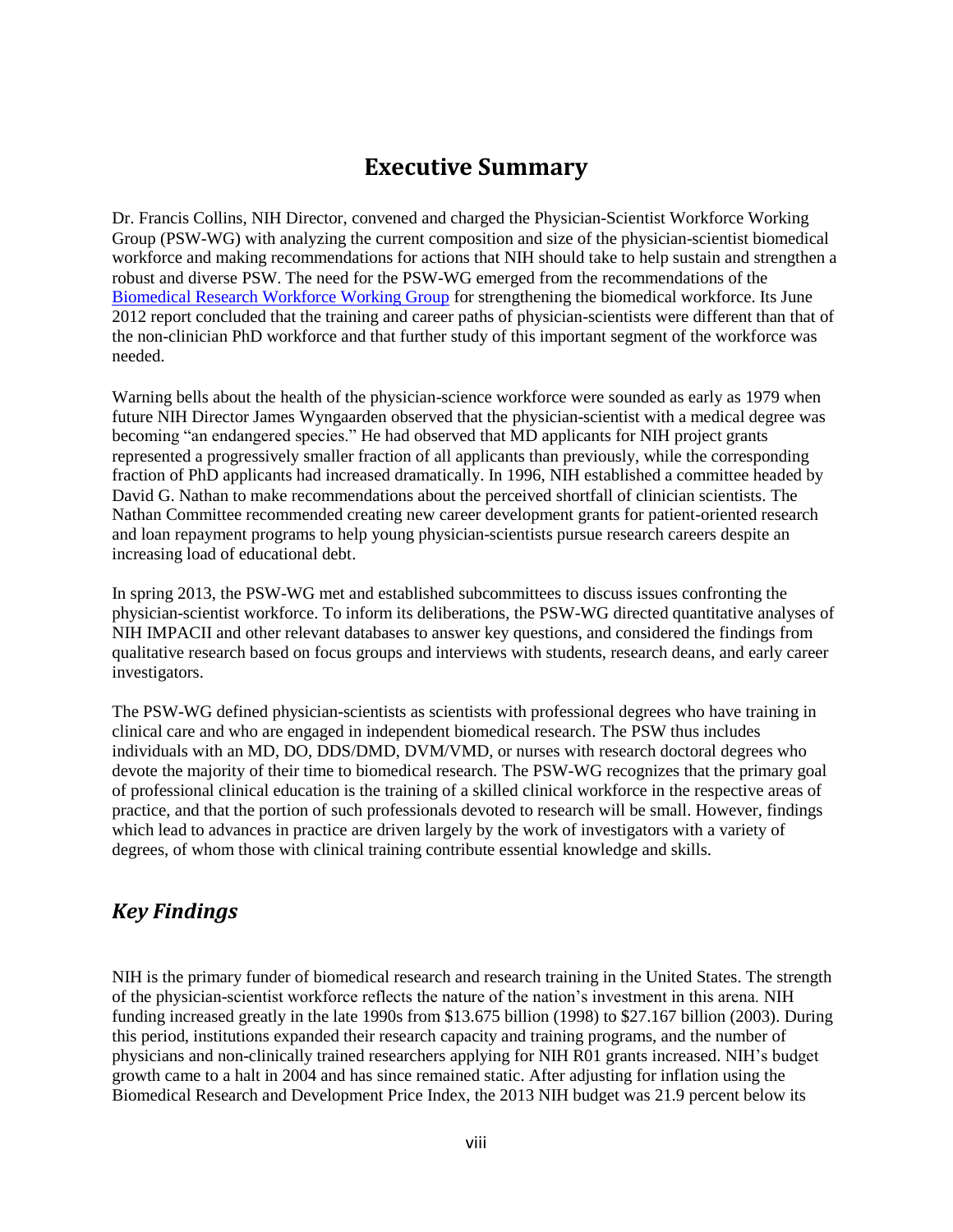2003 level. The 2008 recession also reduced research funding from other sources, including pharmaceutical companies.

#### **Size and Composition of the NIH-funded Physician-Scientist Workforce**

It is difficult to obtain accurate numbers about the total size of the physician-scientist workforce because the data are considered proprietary by the pharmaceutical and medical device industries, and because data are not available on the number of physician-scientists whose research is funded by non-NIH sources. PSW-WG analyses indicate that there were approximately 9,000 physician-scientists in the NIH-funded workforce during 2008-2012, including 4,192 with an MD, 4,086 with an MD/PhD, 341 nurse-scientists, 253 veterinarian-scientists, and 161 dentist-scientists.

 1970s, the total number of physician-scientists with a medical degree has remained remarkably steady scientist workforce with a medical degree. At the same time the average age of entry into the independent physician-scientist workforce. Though their percentage of the overall biomedical workforce has been steadily decreasing since the over the past few decades, with MDs and MD/PhDs each comprising about 50 percent of the physicianworkforce (marked by receipt of an NIH RPG) has increased steadily, as has the average age of the

Nearly three-quarters of the MD RPG awardees were white and another one in five were Asian. Although there has been significant growth for Asian and Hispanic awardees over the past decade, there has been less growth for African-Americans and Native Americans. The lack of diversity of the physician-scientist workforce is a source of very serious concern to the NIH and to the professions. Other groups are addressing these difficult issues; the PSW-WG did not attempt to duplicate their efforts, and endorses strong investment in improving minority participation in scientific leadership.

 men outnumber women by about three to one, despite the fact that the overwhelming majority (90 percent) of students enrolled in schools of veterinary medicine are women. Female physician-scientists remain underrepresented in some segments of the NIH-funded physicianscientist workforce. For physician-scientists with a medical degree, the percentage of female MDs who are RPG grant holders has increased from 17 percent in the mid-1990s to 29 percent currently. However, for MD/PhDs, growth in women investigators has been slower, increasing from 17 percent in the mid-1990s to 22 percent at the present time. Among veterinarian-scientists who receive RPGs from the NIH,

 scientists, women received about one-third of the RPGs awarded, yet constitute only about one-quarter of the dental-research workforce. In contrast, among nurse-scientists applying for and receiving RPGs from NIH, women outnumbered men by approximately nine to one, reflecting their numerical dominance in the profession. Among dentist-

## **Challenges Confronting the Physician-Scientist Workforce**

Several challenges confront the physician who elects to pursue a research career. Increases in the cost of obtaining medical education can burden students with high amounts of debt, especially those who were not enrolled in an integrated MD/PhD program. The training required to obtain competency in clinical and scientific research continues to increase, resulting in a marked prolongation of the training process. The transition between finishing a clinical or post-doctoral fellowship and initiating an independent research position is a very vulnerable period in the career path of all physician investigators. Funding pressures have mounted with the decrease in NIH funding and physician-scientists are increasingly being asked to support a higher percentage of their income by seeing patients. Financial opportunities in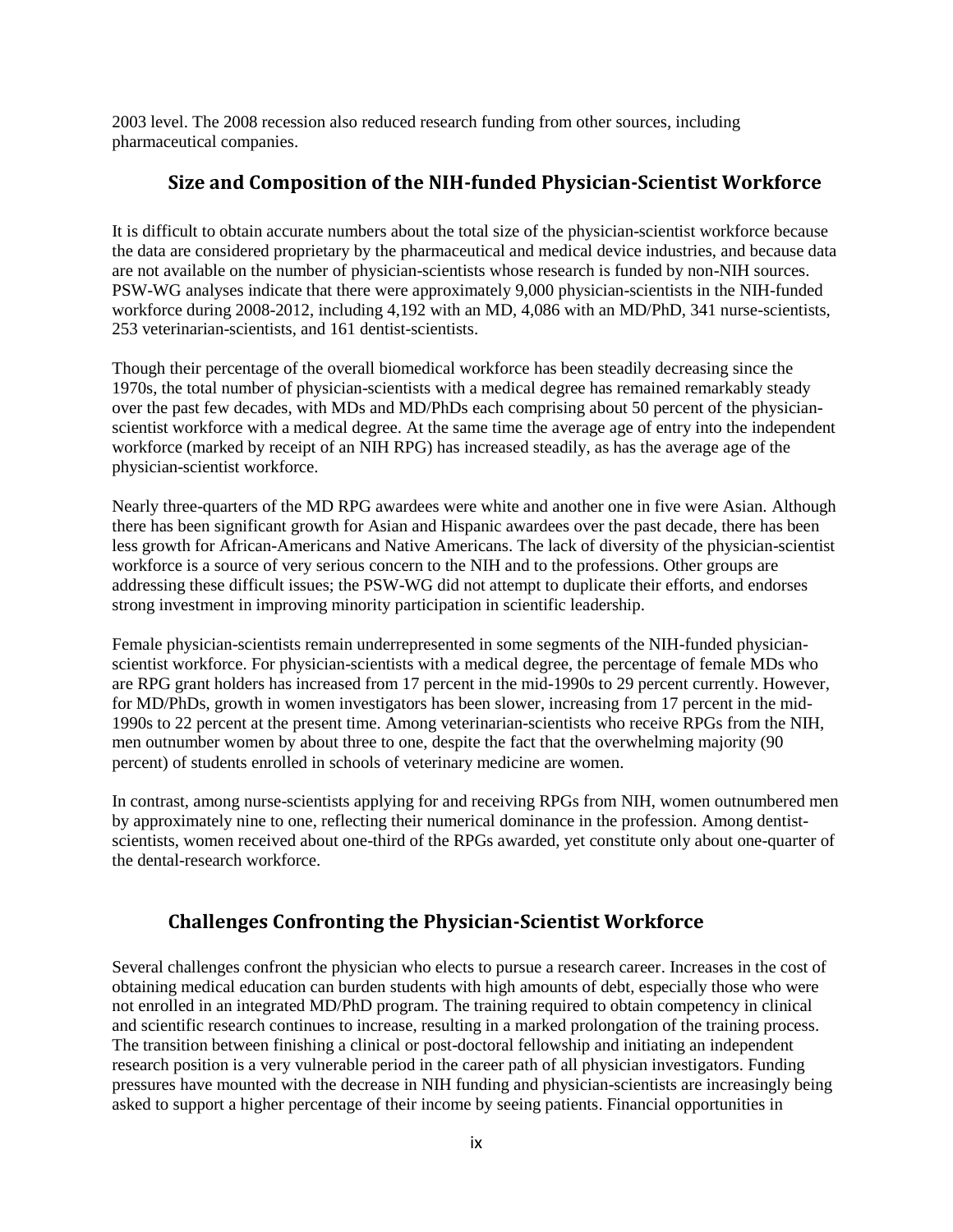practice offer an attractive option for clinically-trained physician-scientists, who are also valuable as clinicians to academic medical centers, pulling them away from their investigative work and creating conflicting demands on time and energy.

Other challenges that particularly confront younger physician-scientists are finding ways to balance work/life demands, finding mentors who can support and guide early career investigators, and the increasingly time-consuming and demanding requirements to maintain clinical credentials.

 Physician-scientists across all domains face similar challenges, although the extent of the challenges scientist workforce is a shortage of faculty members with scientific research programs who can serve as varies from discipline to discipline. The non-MD segments of the PSW have lacked a critical mass of scientific researchers due to the strong focus of veterinary, dental and nursing training programs on producing clinical practitioners. As a result, a major challenge among these segments of the physicianrole models and mentors to students in training.

 begin their research careers later than other clinical researchers. This contributes to the shortage of **Nurse-Scientists.** Nurses often obtain research training after several decades of clinical work, and thus nursing faculty to train the next generation of nurse-scientists.

 role of the veterinarian-scientist, reflected in the significant lack of investment and lack of critical mass of which discourages pursuit of a research career that may pay less than clinical practice. **Veterinarian-Scientists**. The curriculum in veterinary schools of medicine does not typically promote the veterinarian-scientists. Students graduating from veterinary school carry a heavy load of student debt,

 Other challenges include financial pressures on dental schools, leading to increased emphasis on clinical **Dentist-Scientists.** A significant concern in dental education is the number of vacant faculty positions. revenue generation and a decreased emphasis on research. As a result, the culture and environment within dental schools has led to a diminished pool of research faculty mentors for dentist-scientist trainees, coupled with a lack of understanding and support for the training and career development of dentistscientist graduates.

 obtained one or more degrees outside the United States also comprise a significant component of the **Future Challenges.** A number of forces outside the NIH pose great challenges to the future physicianscientist workforce, including dramatic changes in the economics of medicine and healthcare more broadly, rising educational debt, increasing length of training, growing regulatory burdens, challenges to the overall quality of Science, Technology, and Mathematics (STEM) education in the United States, and the changing demographics of students in medical, dental, and veterinary schools. Individuals who have physician-scientist workforce, which has not been adequately characterized.

#### **Challenges Confronting the National Institutes of Health in Assessing the Health of the Biomedical Workforce**

 As part of its charge, the PSW Data Subcommittee reviewed, assessed, and assembled a wide array of well as to evaluate the impact that NIH Research Project Grant (RPG) funding has on the workforce and of a large database of key information about the workforce, drawn not only from NIH's IMPACII data sources in order to describe the size and composition of the current physician-scientist workforce, as its development. An important outcome of that investment is the identification, organization, and analysis database but also from key external organizations such as the Association of American Medical Colleges (AAMC). NIH now has the opportunity to utilize this data in an ongoing and systematic way to address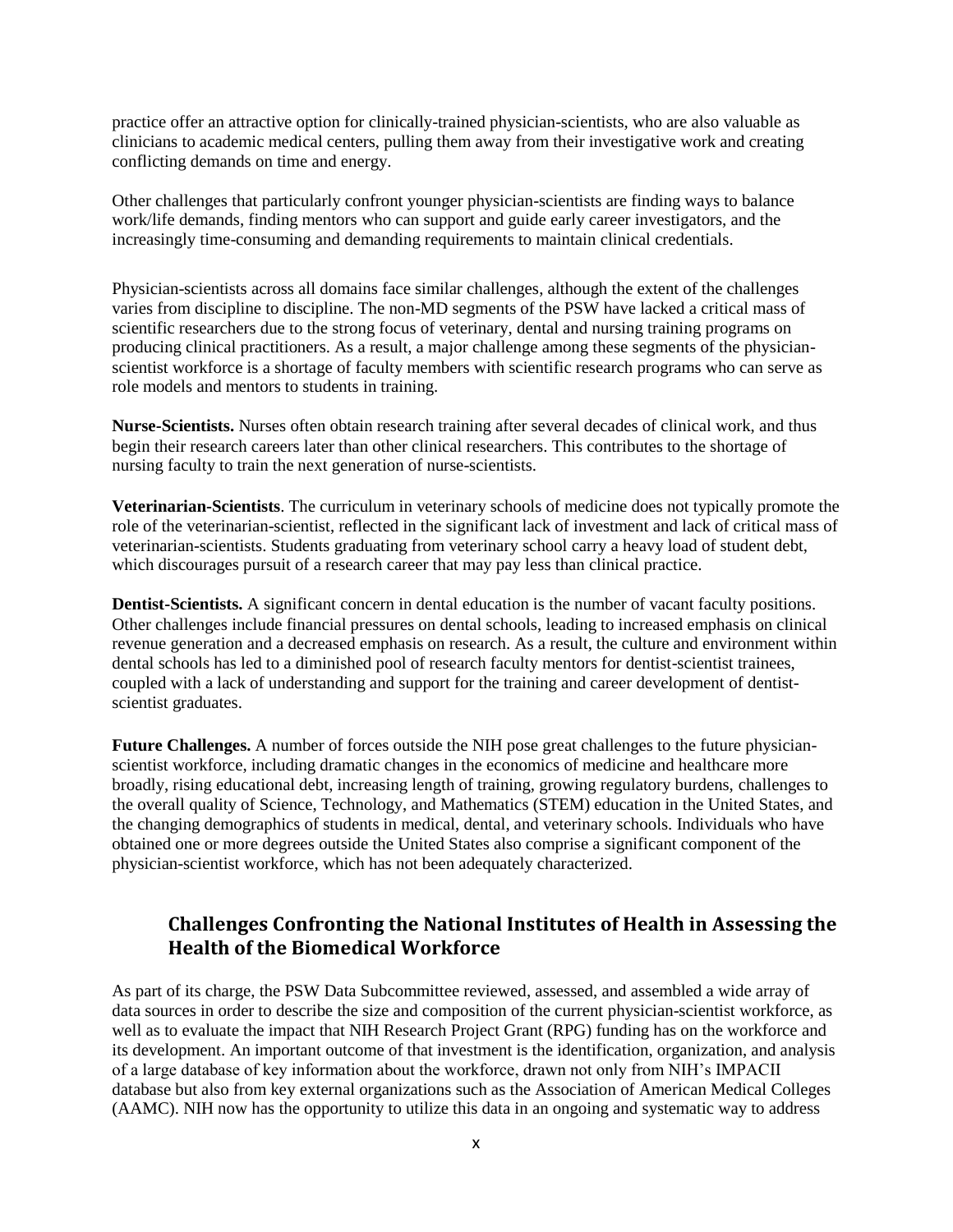individual NIH Institutes and Centers, must confront as it seeks to strengthen the biomedical research key biomedical workforce issues—now and in the future--that the agency as a whole, as well as capacity of the United States.

#### **Early Career Investment in the NIH-funded Physician-Scientist Workforce**

 NIH's investment in the training of physician-scientists has a significant return. The RPG award rates for 44.1 percent vs 9.2 percent and for MD/PhDs: 60.0 percent vs 10.1 percent. Similarly, early career support for physician-scientists through the Medical Scientist Training Program (MSTP) has also been been successful. Despite this track record, the number of new physician-scientists with a medical degree entering the workforce is now declining, as reflected in the reduced numbers of applicants for early career (K and LRP) awards over the last 5 years. first-time RPG applicants with a prior LRP or K award are much higher than for those without: For MDs: successful at bolstering the physician-scientist workforce. Close to 80 percent of a cohort of MD/PhDs with past MSTP Appointments (1980-1989) have applied for RPGs, and approximately 78 percent have

 in research, which presage a significant decline in the PSW, especially as the current cohort of senior physician-scientists retires. Our key recommendations thus focus on the early stages of the pipeline, on enhancing the ability of the NIH to evaluate the relative effectiveness of its programs to build and Analysis of AMA and NIH data demonstrate continued aging over the past decade of physicians engaged maintain the pipeline, and on systematically collecting and reviewing data so the biomedical workforce can more easily and readily be assessed.

## *Recommendations*

The following recommendations apply to all clinically-trained investigators, including veterinarianscientists, dentist-scientists, and nurse-scientists.

- 1. **NIH should sustain strong support for the training of MD/PhDs.** MD/PhD programs (including the Medical Scientist Training Program [MSTP] program funded by NIH) have been successful in promoting the development of physician-scientists and should be continued.
- awards for MD-PhD students (F30/F31 grants) should also be increased. The PSW-WG endorses the similar recommendation from the Biomedical Workforce Working Group that support for both pre- and post-doctoral PhD trainees and individual fellowship for MD/PhD trainees should be expanded. It is critical to obtain accurate long-term follow-up on trainees through all of these 2. **NIH should shift the balance in National Research Service Award (NRSA) postdoctoral training for physicians so that a greater proportion are supported through individual fellowships, rather than institutional training grants.** The number of individual fellowship programs to assess comparative effectiveness. These results should guide future allocation of NIH funds to these various mechanisms.
- 3. **NIH should continue to address the gap in RPG award rates between new and established investigators.** Although NIH policies have narrowed the gap for new RO1 applicants, this problem remains significant and needs continued attention. A number of pilot approaches should be explored, and rigorously assessed, with the most successful given expanded support (also see #7 below).